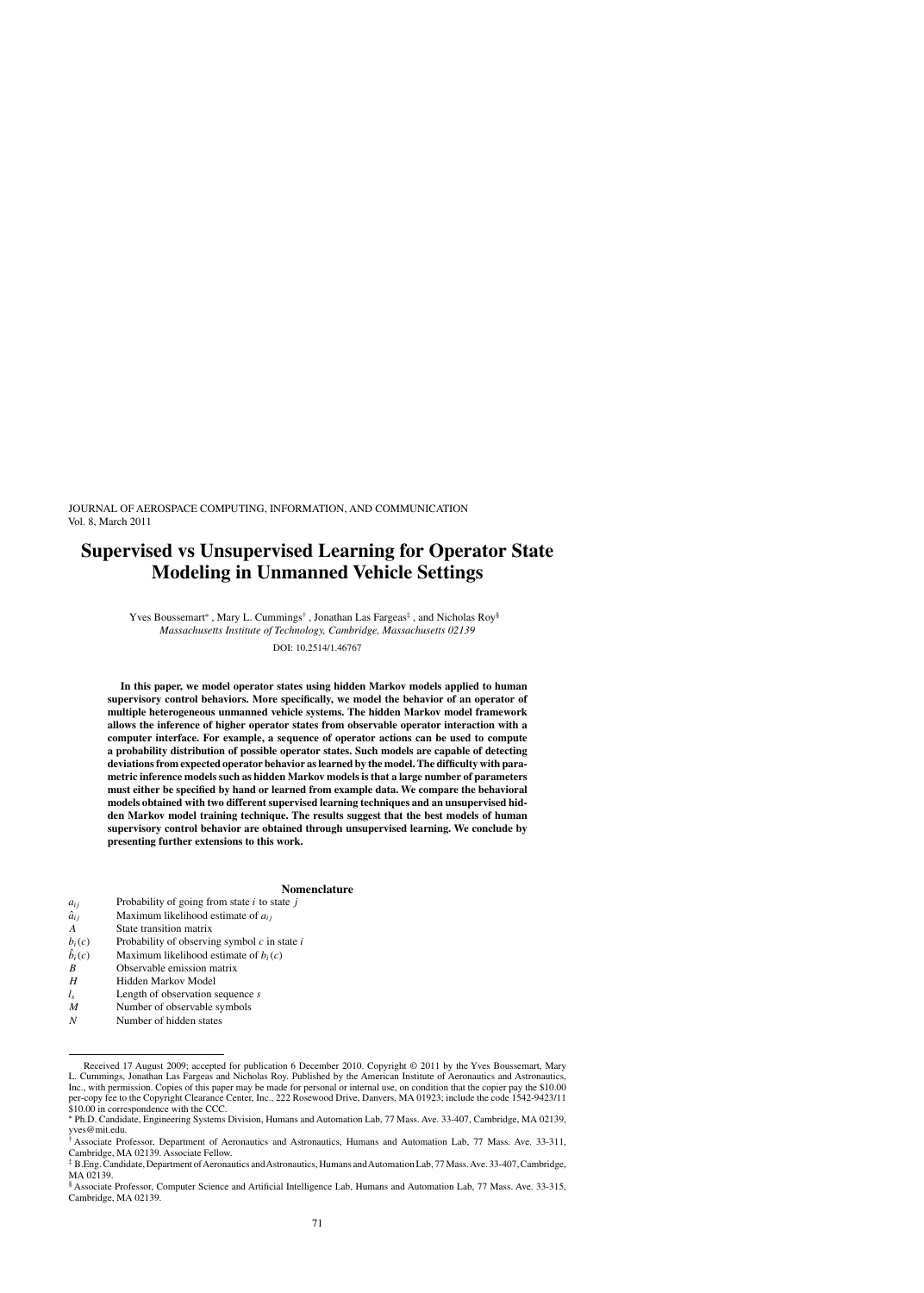| $O_t^s$          | $t$ -th observation in sequence $s$                                                          |
|------------------|----------------------------------------------------------------------------------------------|
| S                | Set of possible hidden states                                                                |
| $S_i^t$          | Property of being at state <i>i</i> at time <i>t</i>                                         |
|                  | Set of possible observables                                                                  |
| $\alpha_i(j)$    | Forward probability                                                                          |
| $\beta_t(j)$     | Backward probability                                                                         |
| $\delta_i(i)$    | Viterbi backtrack pointer                                                                    |
| $\gamma_t(i)$    | Probability of the observation sequence and that the state at time $t$ is $i$                |
| $\mathcal{L}(H)$ | Likelihood of model H                                                                        |
| $\pi_i$          | Initial probability of being in state i                                                      |
| П                | Initial probability vector                                                                   |
| $\xi_t(i,j)$     | Probability of the observation sequence and that the state at time t and $t + 1$ are i and j |
| $v_i(c)$         | Smoothed estimator for $b_i(c)$                                                              |
| $\eta_{\omega}$  | Learning rate for all $\omega_{ii}$ 's                                                       |
| $\eta_v$         | Learning rate for all $v_i(c)$ 's                                                            |
| $\omega_{ij}$    | Smoothed estimator for $a_{ij}$                                                              |
|                  |                                                                                              |

## **I. Introduction**

BEHAVIORAL models of human operators engaged in complex, automation-mediated high-risk domains, such as those typical in human supervisory control (HSC) settings, are of great value because of high cost of operator failure [1]. Although generic models of full human behaviors are intractable, smaller scale models of behaviors in specific contexts are desirable both to predict possible system failures in various modes of operation and to predict the impact of design interventions. While many techniques have been used to model different aspects of human behavior [2,3], partially observable models such as hidden Markov models (HMMs) have been shown to be a good fit for modeling unobservable operator states [4,5]. HMMs are stochastic models of time series processes mainly used for the modeling and prediction of sequences of symbols. In the HSC context, HMMs can be used to recognize and predict human operator behavior, given some level of intermittent interaction with an automated system [6].

One difficulty in using HMMs to model any real world process is that the model is parametric; any HMM inference algorithm requires an a priori description of the likelihood of specific observations and the likelihood of state changes. These parameters can be specified according to domain knowledge, or acquired from training data in a "model learning" process. For example, Bayesian model learning computes model parameters so as to maximize the likelihood of the model given a training data set. The learning algorithms can either be unsupervised or supervised. While an unsupervised learning algorithm only makes use of the information contained in the training data set to extract the optimal set of model parameters, supervised learning methods require that the data are augmented with *a priori* information, or labels, to guide the learning process. The labels usually consist of input data associated with the expected model output, defined by a subject matter expert. The supervised methodology has been favored by the machine-learning community in the past for two reasons: (i) the simplest supervised learning methods offer better computational efficiency compared to unsupervised learning methods and (ii) the labels in the training data are assumed to be derived from reliable ground-truth, thereby increasing the amount of information captured in the model. In the context of supervisory control models of human behavior, we argue that it is fundamentally impossible to correctly label the training data because operator cognitive states are not observable. Without reliable ground-truth, we hypothesize that human bias [7,8] is unavoidably introduced into training data labeling, which greatly influences the learning process and may generate uninformative or incorrect models.

To support our hypothesis, we define the HMM formalism along with the mathematical description of three learning techniques that we compare: (i) purely supervised learning [9], (ii) unsupervised learning [9], and (iii) smooth supervised learning [10]. We then introduce the data set used to train the models, present the results, and finally offer our conclusions on the respective values of the different techniques.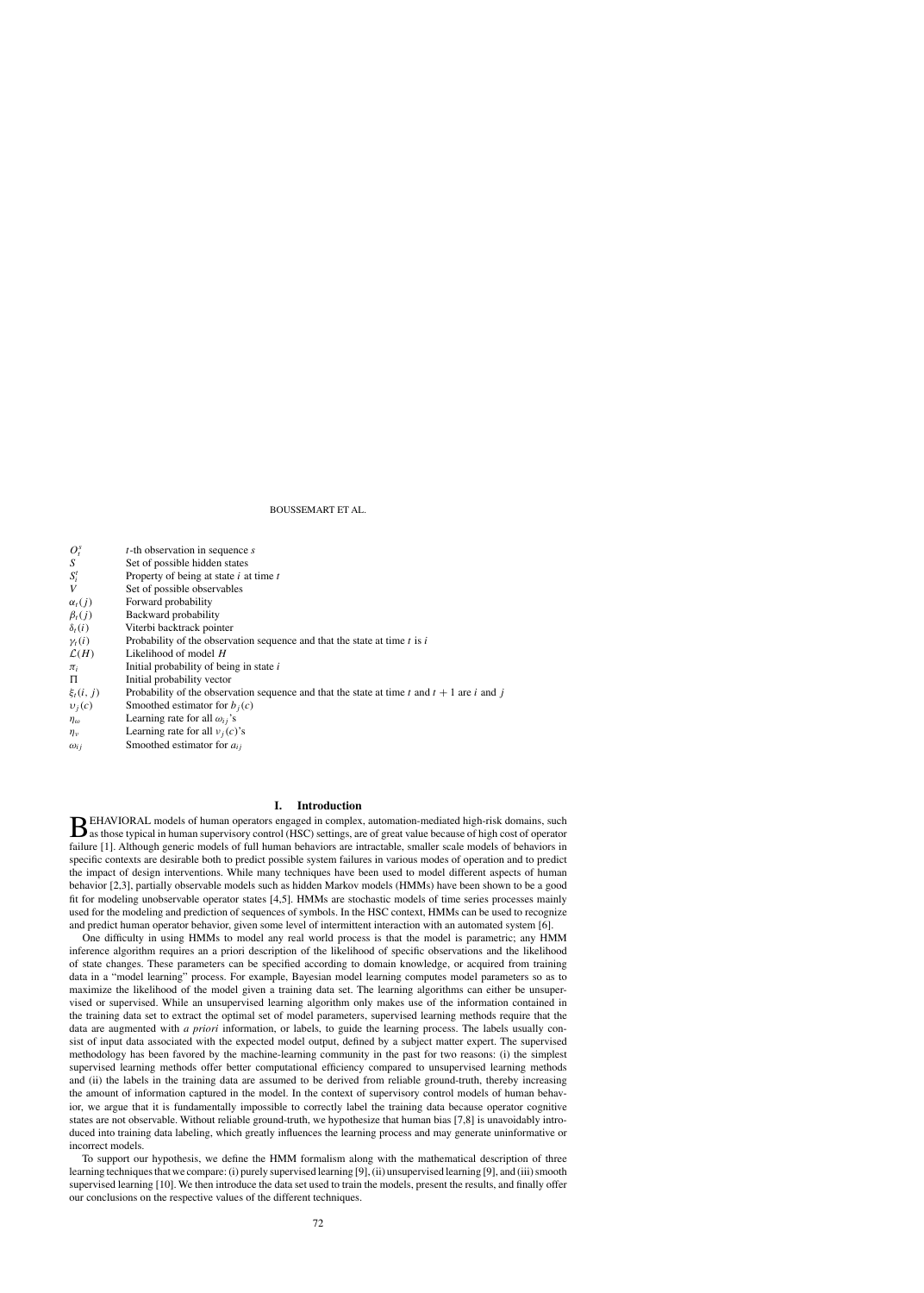# **II. Hidden Markov Models**

## **A. Formal Definition**

HMMs were first formally defined by Baum and Petrie [11] and their application was popularized by Rabiner and Juang [9]. HMMs have since then been used in a large number of different contexts and have proven valuable in diverse fields such as speech recognition [12], financial data prediction [13], signal processing [14], and generic temporal data clustering [15]. HMMs consist of stochastic Markov chains based on a set of hidden states whose value cannot be directly observed. Each hidden state generates an observable symbol according to a specific emission function. Although the sequence of hidden states cannot be observed directly, the probability of being in a specific state can be inferred from the sequence of observed symbols. Transition functions describe the dynamics of the hidden state space. There are thus two types of probability parameters: the state transition probabilities and observable symbol output probabilities. Given a finite sequence of hidden states, all the possible transition probabilities and symbol output probabilities can be multiplied at each transition to calculate the overall likelihood of all the output symbols produced in the transition path up to that point. Summing all such transition paths, one can then compute the likelihood that the sequence was generated by the HMM.

Adopting the classic notation from Rabiner and Juang [9], let *N* be the number of hidden states  $S =$  ${S_1, S_2, \ldots, S_N}$  in the HMM and *M* be the number of observation symbols  $V = {V_1, V_2, \ldots, V_M}$  (i.e., the dictionary size). Let  $S_i^t$  denote the property of being in state *i* at time *t*. The state transition probability from state *i* to state *j* is  $A = \{a_{ij}\}\text{ where } a_{ij} = P(S_j^{t+1}, S_i^t); i, j = 1, ..., N.$  The symbol output probability function in state i is  $B = \{b_i(c)\}\text{,}$ where  $b_i(c) = P(V_c|S_i)$ . The model parameters must be valid probabilities and thus satisfy the constraints:

$$
\sum_{j}^{N} a_{ij} = 1, \quad \sum_{c}^{M} b_{j}(c) = 1.
$$
 (1)

where  $a_{ij} \geqslant 0, b_j(c) \geqslant 0$ .

The initial probability of being in state *i* at time  $t = 0$  is  $\pi = {\pi_i}$ , where  $\pi_i = P(S_i^0)$ . Thus, an HMM is formally defined as the tuple:  $H = \{S, V, A, B, \pi\}$ . Figure 1 illustrates the HMM concept by showing a graphical representation of a three-state model, where the set of hidden states'  $\{S_1, S_2, S_3\}$  transition probabilities are defined as a set of *αij* 's. Each state has a probability density function of emitting a specific observable.

An HMM is said to respect the first-order Markov assumption if the transition from the current state to the next state only depends on the current state such that  $P(S_j^{t+1}|S_i^t) = P(S_j^{t+1}|S_i^t, S_m^{t-1} \dots S_n^0), \forall t, \forall j, i, m, n \in S$ .

Three main computational issues need to be addressed with HMMs: model evaluation, most likely state path, and model learning. The first issue is the evaluation problem, i.e., the probability that a given sequence is produced by the model. This value is useful because, according to Bayes' rule, it is a proxy for the probability of the model given the data presented. We can thus compare different models and choose the most likely one by solving the evaluation problem. The evaluation problem is solved with the forward/backward dynamic programming algorithm. Let *O<sup>s</sup>* the be the *sth* training sequence of length  $l_s$ , and the *tth* symbol of  $O^s$  be  $O_i^s$ , so that  $O^s = \{O_1^s \dots O_{l_s}^s\}$ . We can define



**Fig. 1 A Three-state HMM.**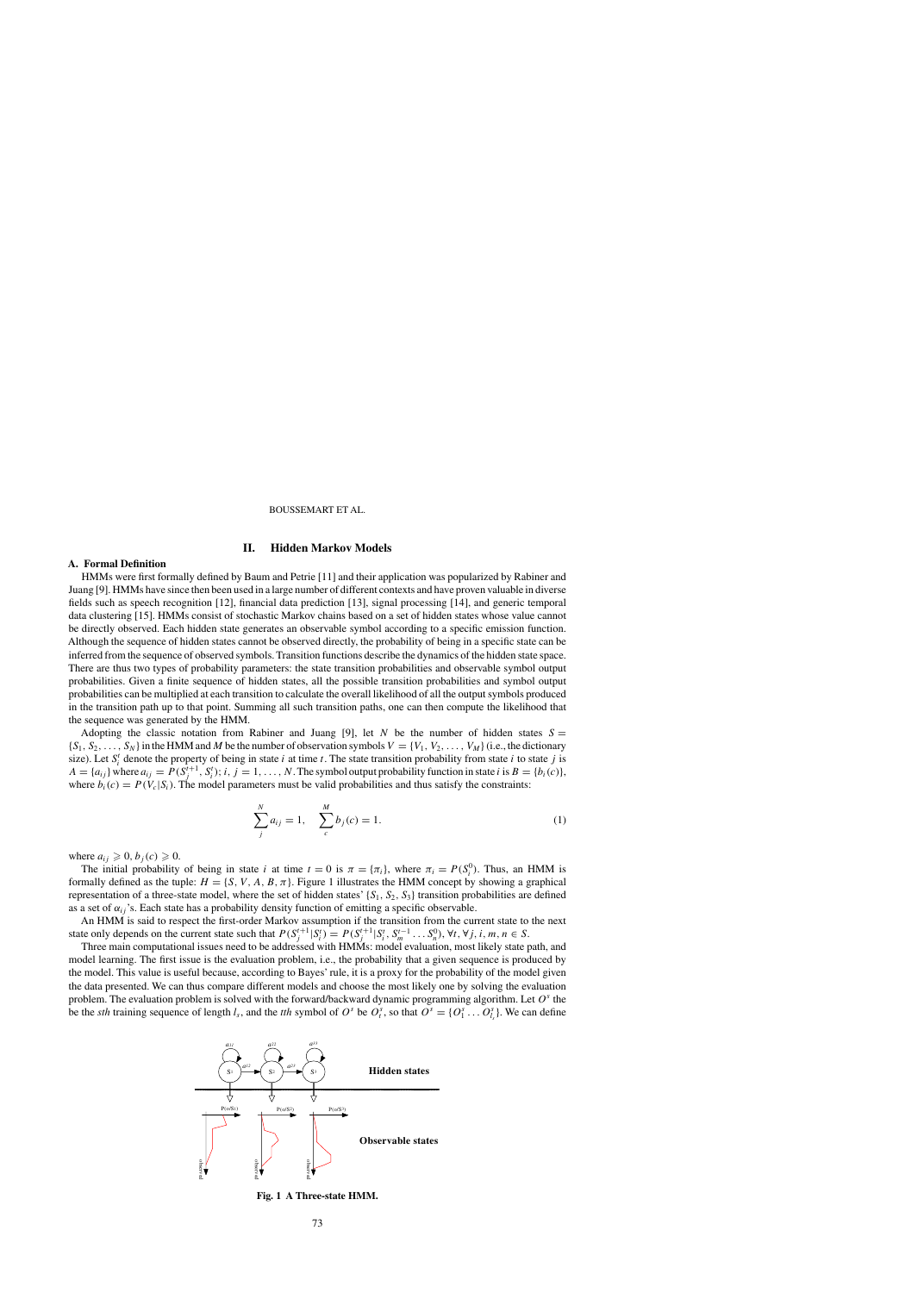the forward probability  $\alpha_t(j)$  as the probability that the partial observable sequence  $O_1^s \ldots O_t^s$  is generated and that the state at time *t* is *j* . The forward probability can be recursively computed by the following method:

$$
\alpha_t(j) = \sum_{i}^{N} a_{ij} b_j (O_{t+1}^s) \alpha_{t-1}(i), \quad (t = 1, ..., l_s)
$$
  

$$
\alpha_{l_s+1}(j) = \sum_{i}^{N} a_{ij} \alpha_{l_s}(i)
$$
 (2)

where  $\alpha_0(j) = 1$  if *j* can be the first state and  $\alpha_0(j) = 0$  otherwise.

Similarly, we can define the backward probability  $\beta_t(i)$  as the probability of the partial observable sequence  $O_{t+1}^s$  ...  $O_{l_s}^s$  and that the state at time *t* is *i*. The backward probability can also be recursively computed as follows:

$$
\beta_t(j) = \sum_{j}^{N} a_{ij} b_j (O_{t+1}^s) \beta_{t+1}(j), \quad (t = l_s - 1, ..., 0)
$$
  

$$
\beta_{l_s+1}(i) = \sum_{i}^{N} \alpha_{ij} \beta_{l_s+1}(j)
$$
 (3)

where  $\beta_{l_s+1}(i) = 1$  if *i* can be the last state and  $\beta_{l_s+1}(i) = 0$  otherwise.

We can now compute the likelihood that the given training sequence  $O<sup>s</sup>$  is generated by HMM *H* and solve the state evaluation problem:

$$
P(Os|H) = \sum_{i} \alpha_{l_s+1}(i)\beta_{l_s+1}(i)
$$
\n(4)

The second issue consists of determining the most probable ("correct") path of hidden states given a sequence of observables: a common way to solve this problem is by the Viterbi algorithm [16]. The Viterbi algorithm is a dynamic programming algorithm that finds the most probable sequence of states  $S = \{S_i^1 S_j^2 \dots S_k^T\}$  given  $O = \{O_i^1 O_j^2 \dots O_K^T\}$ by using a forward–backward algorithm across the trellis of hidden states. More specifically, let  $\delta_t(i)$  be the highest probability path across all states which ends at state *i* at time *t*:

$$
\delta_t(i) = \max_{S_i^1 S_j^2 \dots S_k^{t-1}} [P(S_l^t = i, O_i^1 O_j^2 \dots O_k^T | H]
$$
\n(5)

The Viterbi algorithm finds the maximum value of  $\delta_t(i)$  iteratively, and then uses a backtracking process to decode the sequence of hidden states taken along the path of maximum likelihood.

Finally, the last problem is the learning of the model, which is, given a sequence of observables, what is the maximum likelihood HMM that could produce this string? The different solutions to this problem are described in the next section.

#### **B. Learning Strategies for HMMs**

HMMs are useful for modeling sequences of data because their structure provides inferences over unobservable states. The parameters of an HMM *H*, i.e., the characteristics of the sequences of data being modeled, are trained to maximize  $\sum_{S} \log(P(O^s|H))$ , the sum of the posterior log-likelihoods of each training sequence  $O^s$ . Conceptually, the easiest way to model data is to start from known examples and associated model states. Provided that a large enough corpus of annotated data (pairs of input and desired output) is available, different supervised learning techniques can be used to estimate the parameters of the HMM. However, if no annotated data are available, it is still possible to automatically derive the probabilistically optimal parameters of the HMM model. This case corresponds to unsupervised learning.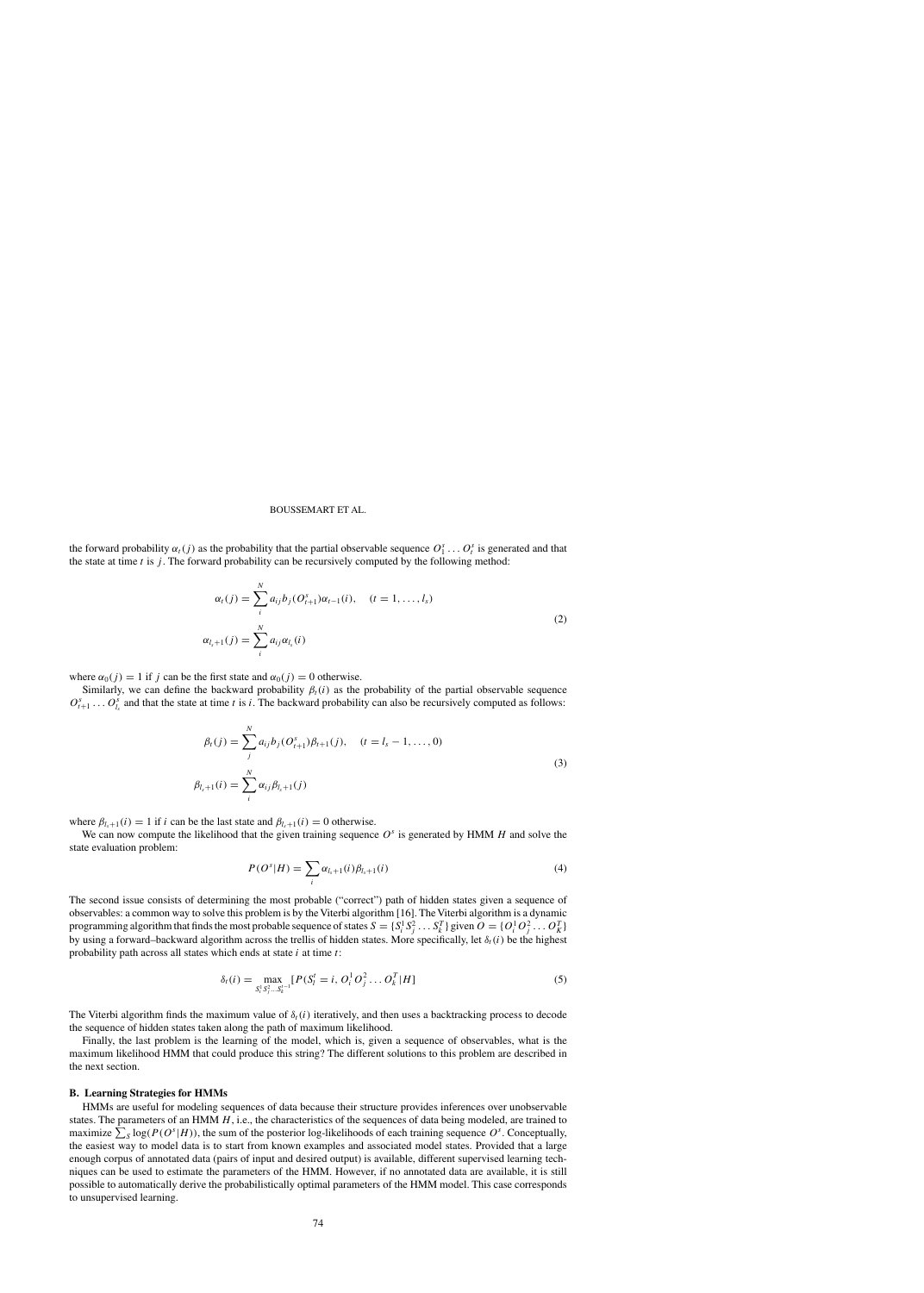For ease of notation, we introduce  $\gamma_t(i)$  as the probability that the sequence  $O^s$  is generated by the HMM and that the state at time *t* is *i*. We also define  $\xi_i(i, j)$  as the probability that the sequence  $O^s$  is generated by the HMM and that the state at time  $t$  and  $t + 1$  are  $i$  and  $j$ , respectively:

$$
\gamma_t(i) = \frac{\alpha_t(i)\beta_t(i)}{P(O^s|H)}
$$
\n<sup>(6)</sup>

$$
\xi_t(i,j) = \frac{\alpha_t(i)a_{ij}b_j(O_{t+1}^s)\beta_{t+1}(j)}{P(O^s|H)}, \quad (t = 0, \dots, l_s - 1)
$$
\n(7)

## *1. Classic Supervised Learning*

Classic supervised learning is the simplest way to extract model parameters from labeled data. In essence, the idea is to maximize the probability of the observations. Assuming that our training data consist of sequence of observations  $O^s$ , it can be shown that the most likely estimate (MLE) of the emission probability distribution given the training data is distributed according to the frequency of emissions in the data. We can calculate the frequency by counting how often an observation was generated by a state. Similarly, the most likely transition distribution is distributed according to the frequency of state transition.

Ordinarily, we cannot count the frequency of state transitions or observation emissions from a particular state because the state is hidden. However, supervised learning makes the assumption that during training, we have access to the underlying state sequence and can therefore "label" each observation in  $O<sup>s</sup>$  with the corresponding true, hidden state. The transition matrix of  $A = \{a_{ij}\}$  can therefore be computed directly by counting the relative frequency of the transition between all states *i* and *j*. Similarly, the emission functions  $B = \{b_j(c)\}\$ can be computed by counting the number of times a specific observation  $c$  has been observed at a given state  $j$ . More formally, if we define count $(s \to s')$  as the number of time state *s'* follows state *s* and count $(s \leadsto c)$  as the number of time state *j* is paired with emission *c*:

count(s 
$$
\rightarrow s')
$$
 =  $\sum_{j=1...l_s-1} [S_j = s \bigwedge S_{j+1} = s']$  (8)

$$
count(s \leadsto c) = \sum_{j=1...l_s} \left[ s_j = s \bigwedge O_j = c \right]
$$
\n(9)

The MLE estimates  $\hat{a}_{ij}$  of  $a_{ij}$  then are:

$$
\hat{a}_{ij} = \frac{\sum_{i=1...N} count(s \to s')}{\sum_{i=1...N} \sum_{s'} count(s \to s')} \tag{10}
$$

Similarly, the MLE estimates  $b_j(c)$  of  $b_j(c)$  are:

$$
\widehat{b_j}(c) = \frac{\sum_{i=1...N} count(i, s \leadsto x)}{\sum_{i=1...N} \sum_{x} count(i, s \leadsto x)}
$$
\n(11)

This supervised learning technique to compute the HMM model parameters is relatively simple and runs in  $O(l<sub>s</sub>)$ , where  $l_s$  is the length of a sequence.

## *2. Unsupervised Learning*

It may be, however, that even during training it is not feasible to access to the underlying hidden state. For example, it is impossible to know exactly what information an operator is internally processing (e.g., is a thinking person solving a problem or wondering about lunch?) Without such labels, we cannot use the above-said algorithm because when counting state transitions, we no longer know which state transitioned to where at each time step and we no longer know which state to assign credit for each observation. We can, however, use unsupervised learning algorithms to not only infer the labels but also infer the model during training. The most commonly used algorithm for HMMs is a form of expectation maximization (EM) called the Baum–Welch algorithm [11]. Just as in supervised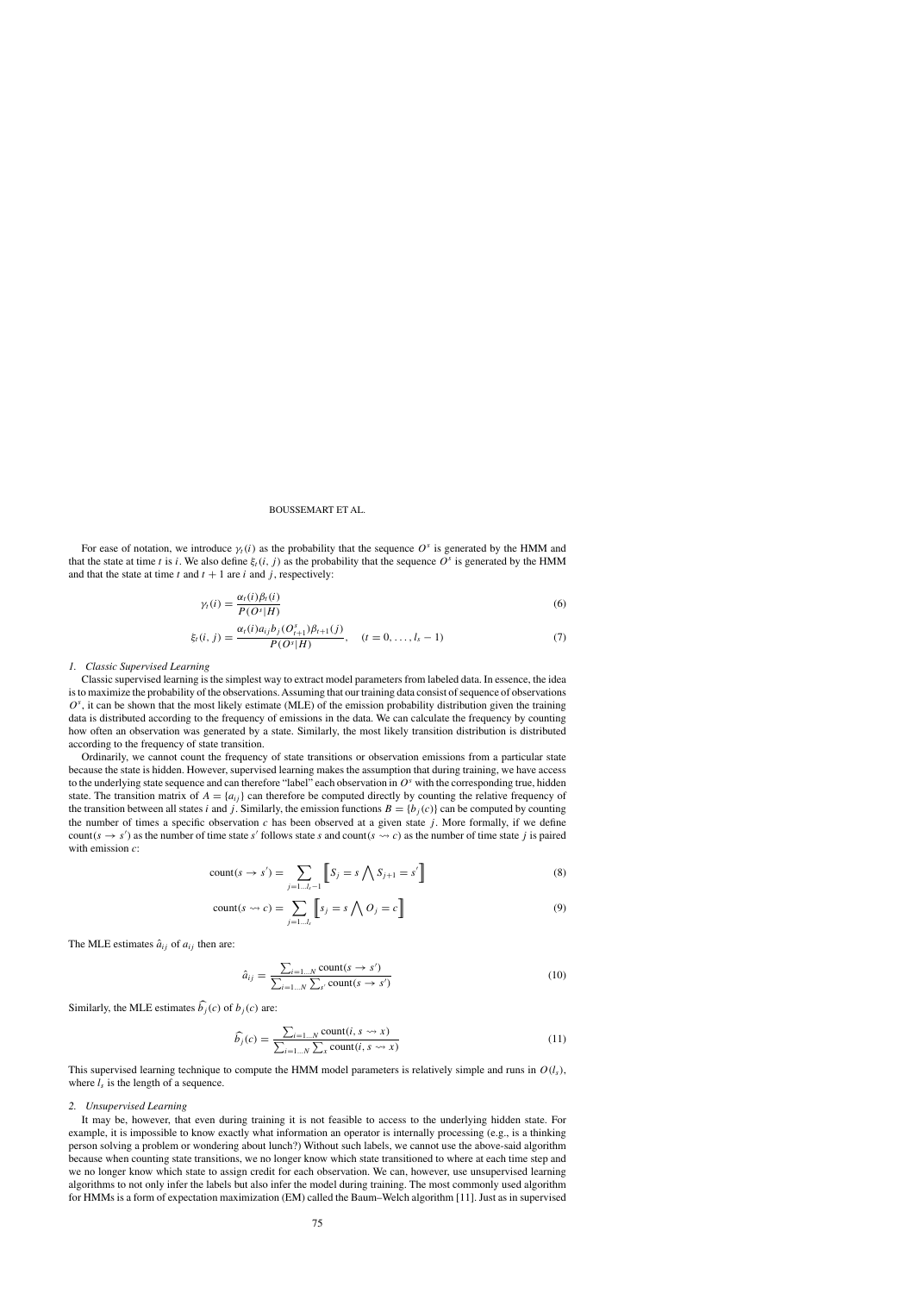learning, the goal of the Baum–Welch algorithm is to maximize the posterior likelihood of the observed sequence  $O<sup>s</sup>$  for a given HMM. More formally, Baum–Welch computes the optimal model such that:

$$
H^* = \operatorname{argmax}_{H} \left( \prod_s P(O^s | H) \right) \tag{12}
$$

We cannot, however, use equations (10) and (11) directly because we do not know the state at each time step *t*. EM operates by hypothesizing an initial, arbitrary set of model parameters. These model parameters are then used to estimate a possible state sequence  $S_{\mathcal{O}^s} = \{s^1 \dots s^{l_s}\}\$  via the Viterbi algorithm. This is the expectation or E-Step of the EM algorithm. The model parameters are then *re-estimated* using equations (10) and (11) at the given state labels  $S<sub>O<sub>s</sub></sub>$ . This is the maximization or M-Step of the EM algorithm. We could make the assumption that the state sequence  $S<sub>O<sub>s</sub></sub>$  is correct. However, the state sequence can be very uncertain in cases, and an incorrect assumption can lead to failures in determining model parameters. The EM algorithm takes the uncertainty of the state sequence estimate into account by using the probability of being in state  $S_i$  at time  $t$  to estimate transition and emission probabilities. The probability  $\hat{a}_{ij}$  is re-estimated using  $\gamma_i(i)$  and  $\xi_i(i, j)$  based not on the frequency of state transitions from *i* to *j* in the data, but on the likelihood of being in state *i* at time *t* and the likelihood of being in state *j* at time  $t + 1$ . Note that our frequencies or counts in equations (10) and (11) are not integer counts but likelihoods and are therefore fractional. Similarly,  $\hat{b}_i(c)$  is re-estimated with  $\gamma_i(i)$  as the likelihood of being in state *i* when the observation was *c*. The equations of re-estimation are:

$$
\hat{a}_{ij} = \frac{\sum_{S} \sum_{t=0}^{l_s} \xi_t(i, j)}{\sum_{S} \sum_{t=0}^{l_s} \gamma_t(i)}\tag{13}
$$

$$
\hat{b}_i(c) = \frac{\sum_{S} \sum_{t=1, O_i^s = c}^{l_S} \gamma_t(i)}{\sum_{S} \sum_{t=1}^{l_s} \gamma_t(i)}
$$
\n(14)

Through this iterative procedure, it can be proven that the Baum–Welch algorithm converges to a local optimum [9]. The process described earlier assumes that the model structure (i.e., the number of hidden states) is known in advance. In most practical settings, this assumption is unrealistic and the structure of the model must be determined through a process called model selection. While there are many different criteria used to determine the validity of a model, we adopt an information-theoretic metric called the Bayesian information criterion (BIC) [17]. This metric allows the comparison of different models, in particular with different number of hidden states, trained on the same underlying data. The BIC penalizes the likelihood of the model by a complexity factor proportional to the number of parameters *P* in the model and the number of training observations *K*.

$$
BIC = -2\log(\mathcal{L}(H)) + P\log(K)
$$
\n(15)

Such techniques provide a metric by which the number of hidden states in a model can be determined without prior knowledge; the model structure chosen balances modeling fit and generalizability.

#### *3. Smooth Supervised Learning*

Smooth supervised learning was first introduced by Baldi and Chauvin [18] to avoid issues with sudden jumps or absorbing probabilities of 0 during the parameter update process. The absorption property of null probabilities is an issue because once a transition or emission function is set to 0, it cannot be used again. The idea for the supervised case is to minimize the distance between the a priori labels and the labels estimated as most likely by the HMM. This algorithm can be tailored for sequence discrimination [10], and we can replace the usual  $a_{ij}$  and  $b_j(c)$  with real-value parameters  $ω_{ij}$  and  $υ_j(c)$  defined as (with  $λ$  being a constant):

$$
a_{ij} = \frac{e^{\lambda \omega_{ij}}}{\sum_{k} e^{\lambda \omega_{ik}}}
$$
  

$$
b_{j}(c) = \frac{e^{\lambda v_{j}(c)}}{\sum_{k} e^{\lambda v_{j}(k)}}
$$
 (16)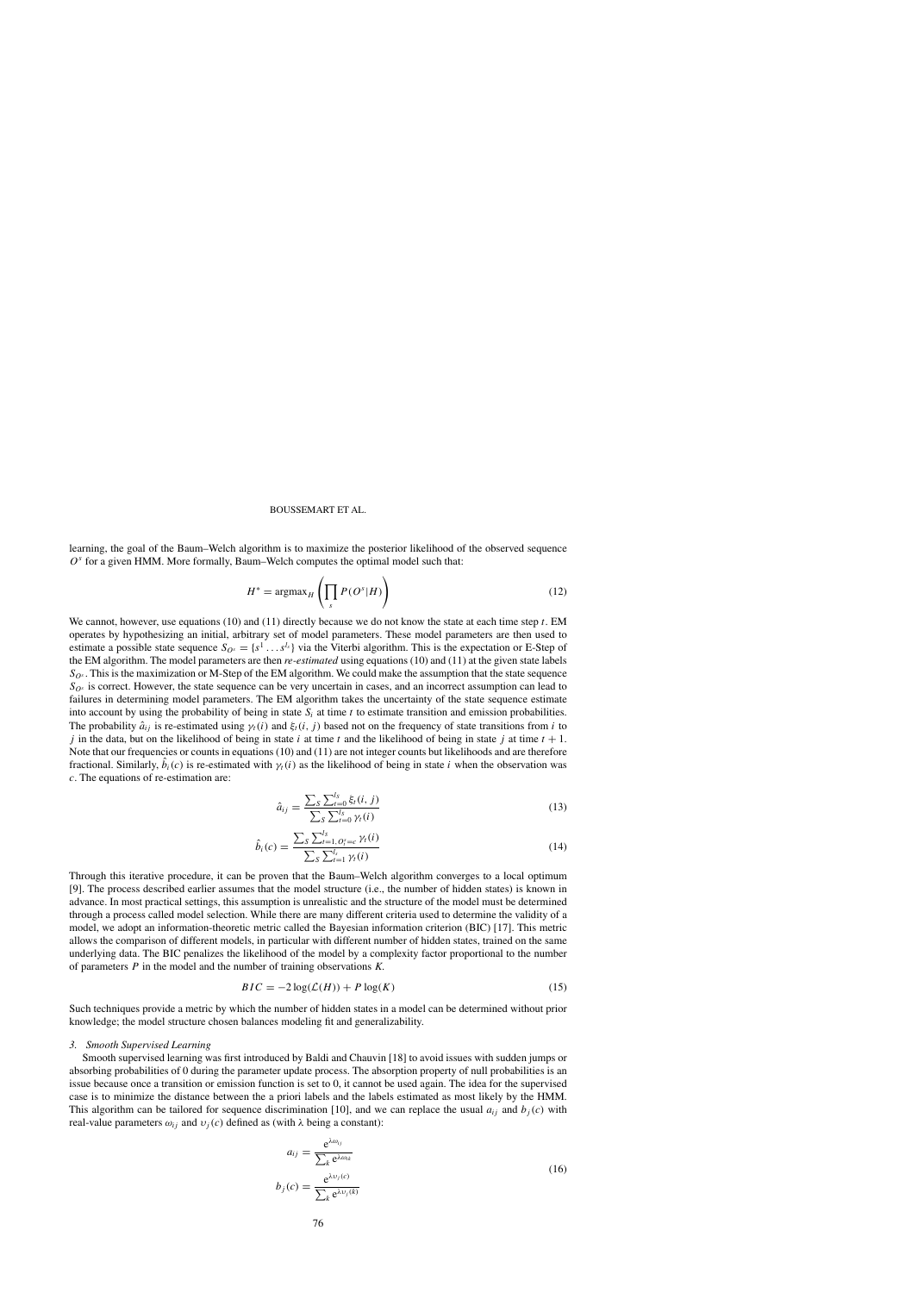Let  $p_s = P(O^s|H)$  be the target value of the likelihood of the pre-labeled observations and associated symbols given the HMM *H*. The probability  $p_s$  will depend on the length of the sequence, so we introduce  $\delta$  which scales the probability  $p_s$  with respect to the length of the sequence.  $C_a$  and  $C_b$  are constants that normalize  $\delta$  for different observation sequence sizes:

$$
p_s = \log(P(O, S|H))
$$
  
\n
$$
\delta_s = 1 - C_a \frac{p_s}{(C_b - p_s^2)}
$$
\n(17)

The algorithm thus tries to maximize  $\delta$  to maximize the fit of the model to the data. Given  $\eta_\omega$  and  $\eta_\nu$  as learning rates, the update rules for  $\omega_{ij}$  and  $v_j(c)$  are as follows:

$$
\Delta \omega_{ij} - \eta_{\omega} \sum_{s} \delta_{S} \sum_{t=0}^{l_{s}} (\varepsilon_{t}(i, j) - a_{ij} \gamma_{t}(i))
$$
  

$$
\Delta \nu_{j}(c) = \eta_{\nu} \sum_{s} \delta_{s} \sum_{t=0}^{l_{s}} (\gamma_{t}(j) \rho_{i=c}^{s} - b_{j}(c) \gamma_{t}(j))
$$
(18)

To reach convergence, the constants and learning rates need to be changed for each new training set. Because the solution space is highly nonlinear, there is no analytical method to choose these parameters appropriately. As a result, the constants and rates have to be found by a very time-consuming process of trial and error to maximize the model likelihood.

#### **C. HMMs of HSC Behavior**

We posit that the dual-chained structure of HMMs is well suited to modeling human behavior in a supervisory control system. HMMs are appropriate, because while the operator cognitive states are not directly observable, they can be inferred from his or her actions with the system. This is similar to the HMM notion of hidden states that must be inferred from observable symbols. However, as discussed previously, how such models should be trained, given the inherent hidden nature of operator cognitive states and the lack of a reliable ground truth remains an open question. Using an HSC application in the form of single operator control of multiple unmanned vehicles, we will demonstrate that for HMM models that attempt to infer operator cognitive states, unsupervised methods are superior to supervised ones. While the results we present in this paper are specific to the interface and task described subsequently, the testing platform we use embodies two characteristics embodied in all HSC systems: first, the operator intermittently interacts with highly levels of automation and secondly, the task is performed under time pressure.

## **III. Experiment and Results**

Data used to develop the HMM of an HSC system, specifically that of a single operator controlling multiple unmanned vehicles, was obtained from the experiment described in Nehme et al. [19]. While the goal of the original experiment was to validate a discrete event simulation of an operator controlling multiple heterogeneous unmanned vehicles, the recorded user interface interactions represent a rich corpus of supervisory control behavior. In the experiment, the Research Environment for Supervisory Control of Heterogeneous Unmanned Vehicles (RESCHU) simulator was used to allow a single human operator to control a team of UVs composed of unmanned air and underwater vehicles (UAVs and UUVs) (Fig. 2).

In RESCHU, the UVs perform surveillance tasks with the ultimate goal of locating specific objects of interest in urban coastal and inland settings. UAVs can be of two types: one that provides high-level sensor coverage (high altitude long endurance or HALEs, akin to global hawk UAVs), while the other provides more low-level target surveillance and video gathering (medium altitude long endurance or MALEs, similar to predator UAVs). In contrast, UUVs are all of the same type. Thus, the single operator controls a heterogeneous team of UVs which may consist of up to three different types of platforms.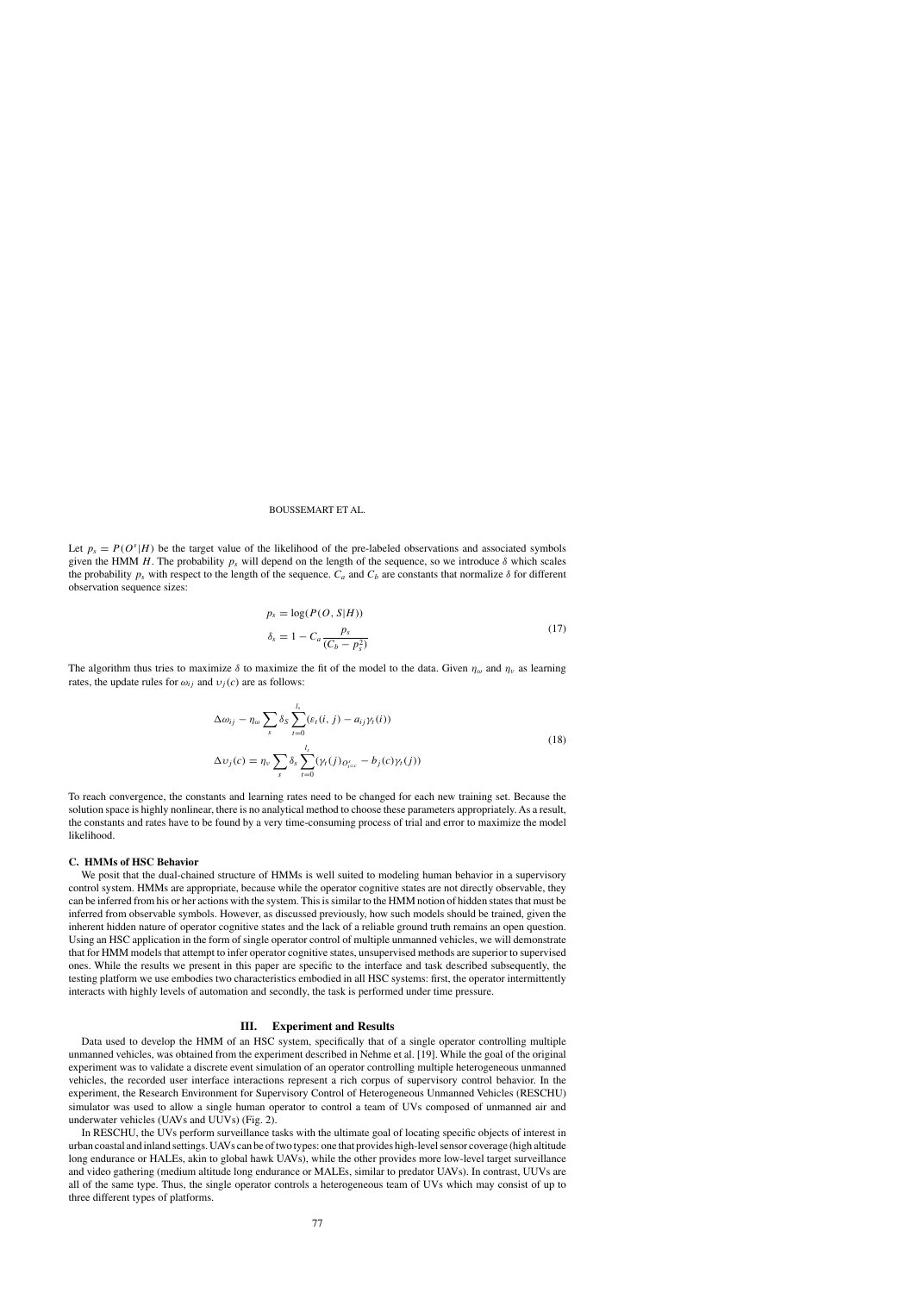

**Fig. 2 The RESCHU interface.**

In the rules of this simulation, the HALE performs a target designation task (simulating some off-board identification process). Once designated, either MALEs or UUVs perform a visual target acquisition task, which consists of looking for a particular item in an image by panning and zooming the camera view. Once a UV has visually identified a target, an automated planner chooses the next target assignment, creating possibly sub-optimal target assignments that the human operator can correct. Furthermore, threat areas appear dynamically on the map, and entering such an area could damage the UV, so the operator can optimize the path of the UVs by assigning a different goal to a UV or by adding waypoints to a UV path to avoid threat areas.

Participants maximized their score by (i) avoiding threat areas that dynamically changed, (ii) completing as many of the visual tasks correctly, (iii) taking advantage of re-planning when possible to minimize vehicle travel times between targets, and (iv) ensuring a vehicle was always assigned to a target whenever possible. Training was done through an interactive tutorial and an open-ended practice session. After completing a 10-min experiment, the participants could see their score which corresponded to the total number of targets correctly identified. All data were recorded to an online database. The data of interest for this project consisted of user interactions with the interface in the manner of clicks, such as UV selections on the map or on the left sidebar, waypoint operations (add, move, delete) goal changes, and the start and end of visual tasks.

Data were collected on 49 subjects via the experimental procedure described earlier. The data collected amounts to ∼8 h of raw experimental data and about 3500 behavioral sample points. The average length for each sequence consisted of about 71 user interface events.

## **A. Applying HMMs to HSC Behavior**

Determining the parameters of an HMM of user behavior requires training the model on the observed behavioral data. The raw behavioral data, which consists of the logged user interface events described previously, cannot be used directly by the HMM learning algorithms, and must be pre-processed. Figure 3 shows this process, which consists of a grammatical and a statistical phase.



**Fig. 3 A combined grammatical and statistical approach infers future behavior from a stream of current behavior.**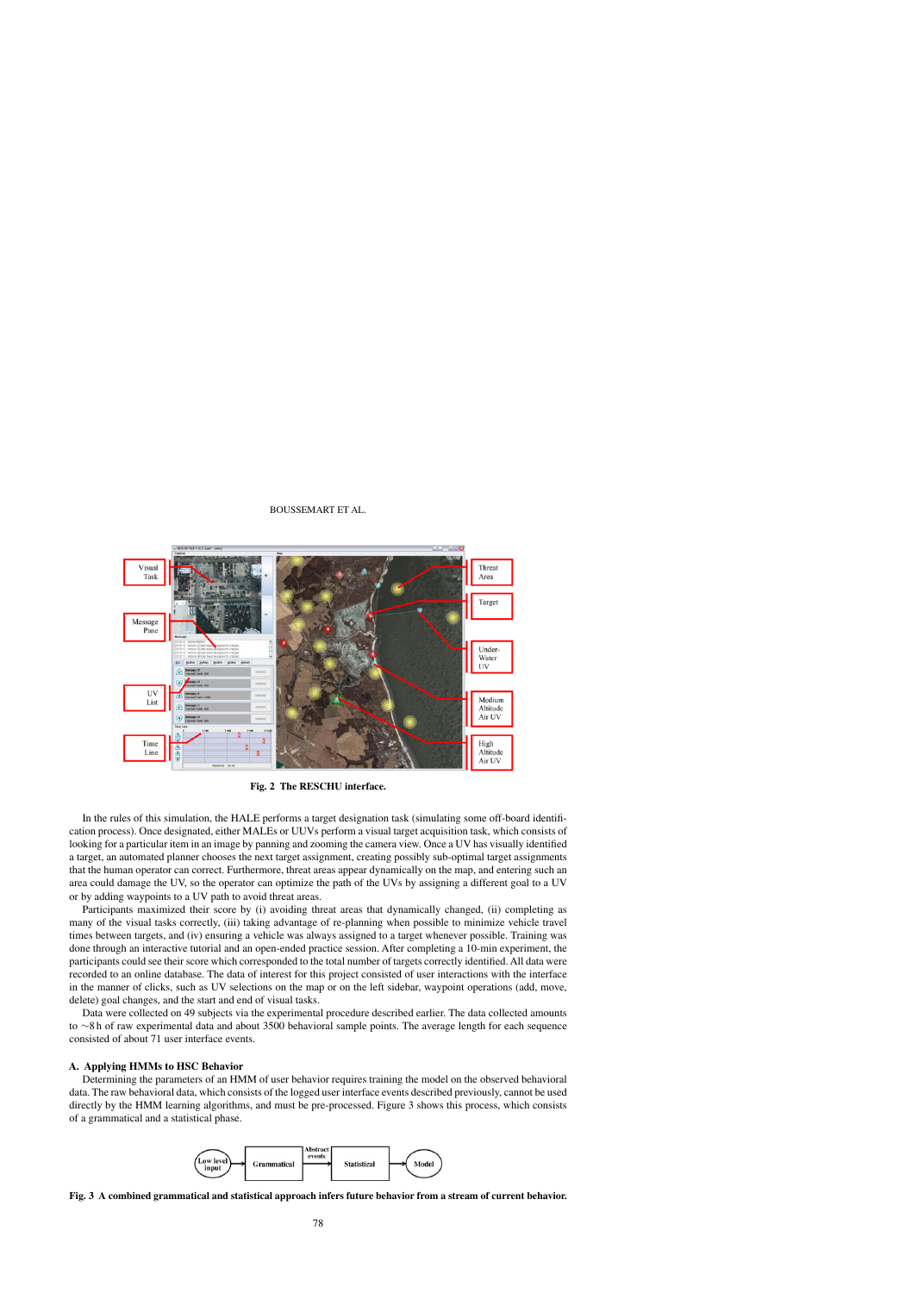| Table 1 The RESCHU grammar                            |                   |               |                  |                     |      |                       |  |  |
|-------------------------------------------------------|-------------------|---------------|------------------|---------------------|------|-----------------------|--|--|
| All<br>Underwater UV<br>Aerial UV<br>High altitude UV |                   |               |                  |                     |      |                       |  |  |
| UV type/mode                                          | Select<br>sidebar | Select<br>map | Waypoint<br>edit | Waypoint<br>add/del | Goal | Visual<br>task/engage |  |  |

First, in the grammatical phase, low-level input data (the logged raw events) are translated into abstract events by the use of a syntactic parser. The role of the grammar is to abstract low-level user interface interactions into a set of meaningful tasks that can both be learned by the algorithm, as well as interpreted by a human modeler. Thus, the grammar performs a state space reduction and defines the scope of the observable space usable by the machine-learning process. In the context of RESCHU, this solution space corresponds to the set of tasks that operators must perform to complete the mission. The grammatical rules were established through a cognitive task analysis (CTA) [20] of the RESCHU interface and demonstrated which interface interactions belonged to which task set. The CTA yielded the grammatical space shown in Table 1. User interactions were first discriminated based on the type of UV under controlled, the *y*-axis of the grammar. Then, the interactions with each of the UV types were separated into different modes on the *x*-axis, representing different task types: selection on either the sidebar or on the map, waypoint manipulation (addition, deletion, and modification), goal changes and, finally, the visual task engagement. The sequences of low-level user interactions were thus translated into a sequence of integers suitable for the statistical phase.

The second step of the process is the statistical learning phase that models the time sequenced data. The goal of this phase is to find statistically linked clusters of abstract events, which we call operator states. During this phase, the HMM parameters are trained using sequences of either labeled or unlabeled data. The initial HMM parameters were randomly chosen. In this experiment, we used 49 data traces of individual user trials, and used a three-fold cross-validation by training the algorithm on 46 subjects and keeping 3 subjects as a test set. This procedure was repeated multiple times to ensure the learning process was not over-fitting the data.

#### **B. State Labeling**

For the HMM leveraging supervised learning, labels are needed. However, due to the futuristic nature of the single operator–multiple unmanned vehicle system, no subject matter expert is available to label the data by hand. Through the cognitive task analysis, we derived an initial set of labels known to be recurrent based on sets of previously identified common cognitive functions for UAV tasks [21], such that user–interface interactions could be grouped as clusters or states. For the supervised learning portion of this work, the a priori labels consisted of:

- 1. Normal navigation: map selections and interactions with goals,
- 2. Monitoring: interaction with the UVs based on selection on the sidebar or the map,
- 3. Visual task: set of action that results in the visual task engagement action, and
- 4. Preemptive threat navigation: adding a series of waypoints to change the course of the vehicle should the need arise.

This labeling scheme covered about 80% of the training sequences and any observable that did not get labeled was dropped from the training set. These labels align with those basic underlying operator functions that form the core of supervisory control of unmanned vehicles which include navigation, vehicle health and status monitoring, and payload management [22]. In RESCHU, the payload management task is the visual task.

## **C. Classic Supervised Model**

In general, the supervised learning algorithms find the optimal set of parameters for state transitions and the emission functions. The model in Fig. 4 represents the HMM obtained with the classic supervised learning method. All transitions with a weight under 5% are not shown for legibility purposes. Models under this learning paradigm contain four states which may correspond to interaction types as defined by the a priori patterns of most likely observable states. The annotated arrows between the states represent the probability of going from one state to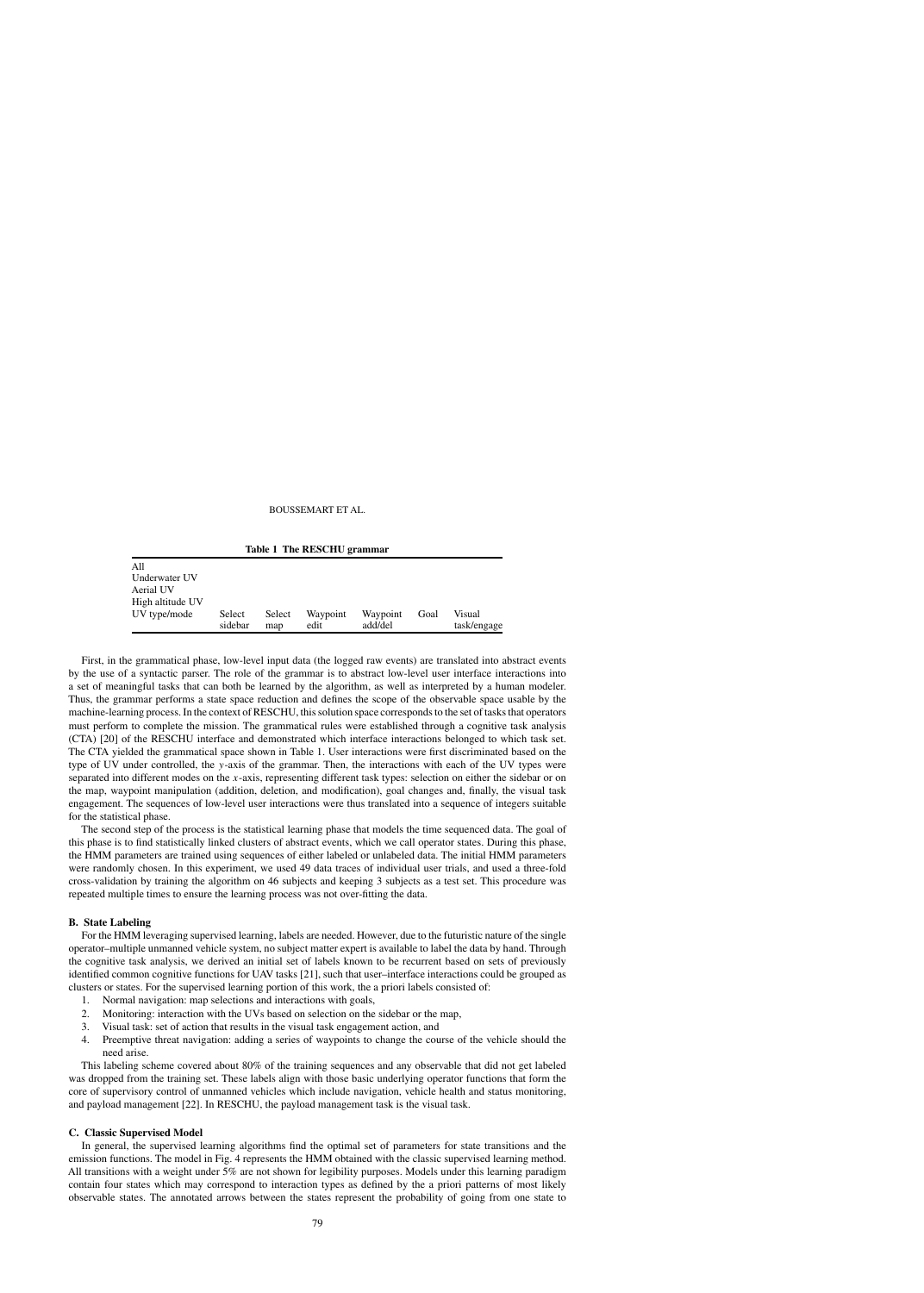

**Fig. 4 Supervised learning model of a single operator of multiple unmanned systems.**

another. The observable emission probability of each hidden state is not shown graphically. Instead, for each hidden state, the set of most likely observables is determined by analyzing the emission probability function. Then, based on that set of most likely observables events, a label can be attributed to the hidden state. The supervised learning process leverages the pre-defined state labels and learns the most likely set of parameters for the HMM. In the case of Fig. 4, the four states of the model are as follows: the first state aggregates sequences of UUV and MALE navigation interactions (i.e., repeatable map and goal selections between the two vehicle types). The second state focuses uniquely on similar navigation interactions, but for MALEs only. The first state that contains both UUV and MALE navigation is likely due to comparatively lower interaction frequencies between the operator and the UUVs, which could subsume similar low frequency interactions with MALEs. In contrast, the third state embodies MALE threat navigation, which is adding a series of waypoints to change the course of the vehicle if needed. This differs from normal navigation tasks in that the operator acts only on waypoints and does not interact with goals. Finally, the last state is the MALE visualization, which corresponds to the visual target identification task in RESCHU. The obtained model shows that operator interactions with the HALEs do not appear as a distinct state, even though we know that they exist. While operators interacted with the HALEs less than they did with the MALE UAVs and the UUVs, because HALE use was required before use of a MALE for unknown targets, we anticipated that this would be a state with a clearly assigned meaning. However, this was not seen in this supervised learning model.

## **D. Smooth Supervised Models**

The model in Fig. 5 represents the model obtained with the smooth supervised learning method. Again, all transitions with a weight under 5% are not drawn for legibility purposes. The model obtained is somewhat different from the one obtained through classic supervised learning (Fig. 4), although three of the four states are the same. The first state aggregates MALE visualization and UUV navigation tasks. This aggregation denotes that UUV navigation and MALE visualization are statistically clustered together and indicates that a number of MALE visual tasks tended to either precede or follow a UUV navigation interaction. This is possibly due to the spatial distribution of the targets along the water body on the map. The second state expresses MALE visual tasks and the third state represents MALE normal navigation, and finally the last state corresponds to MALE threat navigation. While the transition probabilities between hidden states is less deterministic (as indicated by the higher number of likely transitions between hidden states) than in the classic supervised model, operator interactions with the HALEs again disappear and do not appear as a distinct state as defined by the learning algorithm.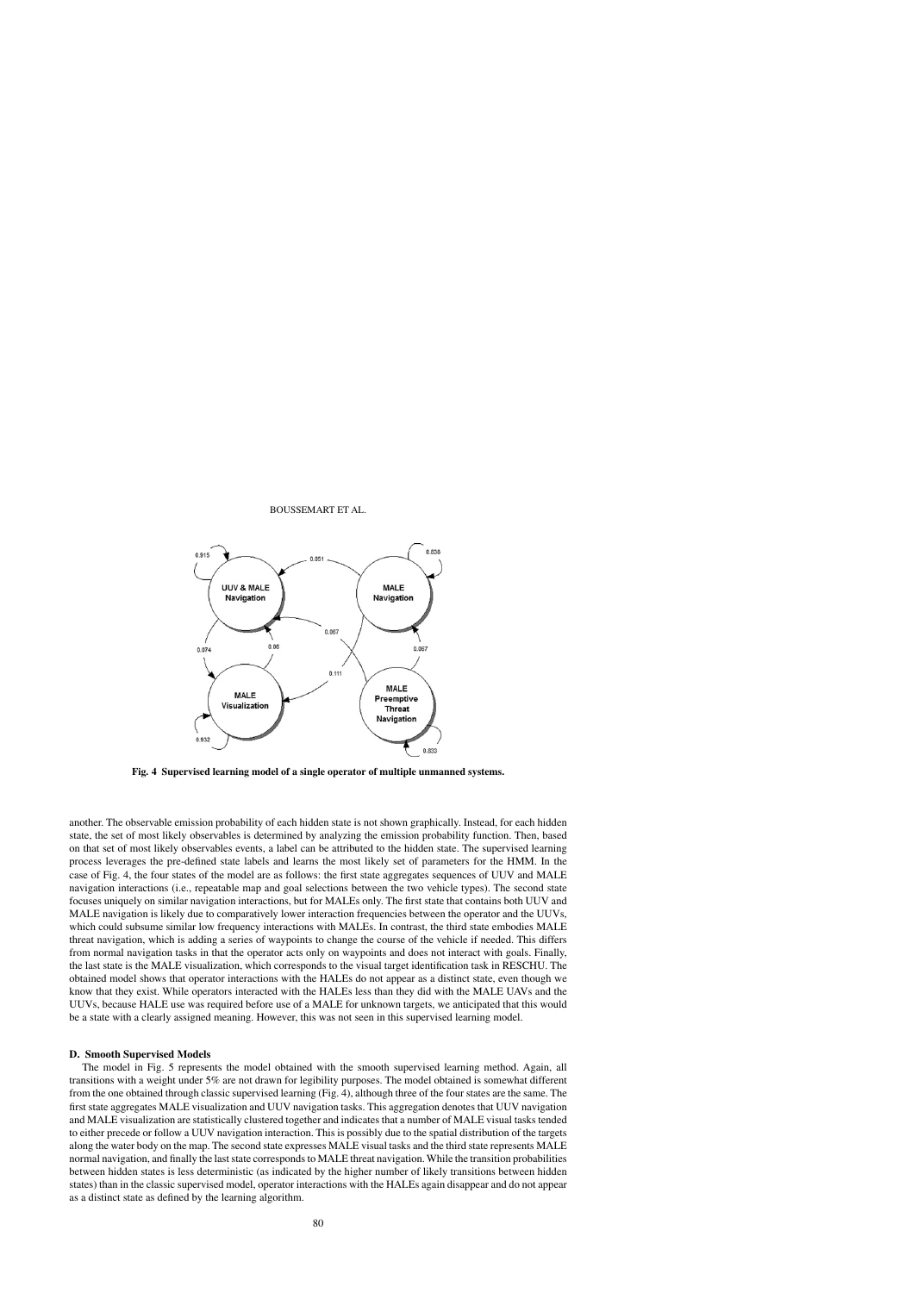

**Fig. 5 Smooth supervised learning model of a human operator of multiple unmanned systems.**



**Fig. 6 Unsupervised learning model of a human operator of multiple unmanned systems.**

#### **E. Unsupervised Models**

Because there is no prior knowledge assumed about the model structure, the unsupervised method first requires performing model selection to determine how many hidden states the model should have. Models with a number of hidden states ranging from 2 to 15 were trained multiple times with different randomly assigned initial parameters to avoid convergence to a local optimum. The training was performed through the unsupervised Baum–Welch learning technique. The BIC for each model was computed and the four-state model was chosen to be the most adequate model structure (Fig. 6). Again, all transitions with a weight under 5% are not included for legibility purposes. The first state represents MALEs engaging targets (i.e., vehicle selection and goal setting), the second state is MALE navigation and the third state groups UUV visual task and HALE processing (i.e., navigation and goal setting). Finally, the last state is MALE health and status monitoring, which are the interactions that allow the operator to verify the task assigned to a specific UV along with the damages it has incurred.

This model is markedly different from the models obtained with the supervised learning techniques, most notably in that the HALE and UUV interactions (i.e., normal and threat navigation along with visual task) are grouped together in a state distinct from the others which focus on MALE interactions. This denotes that the unsupervised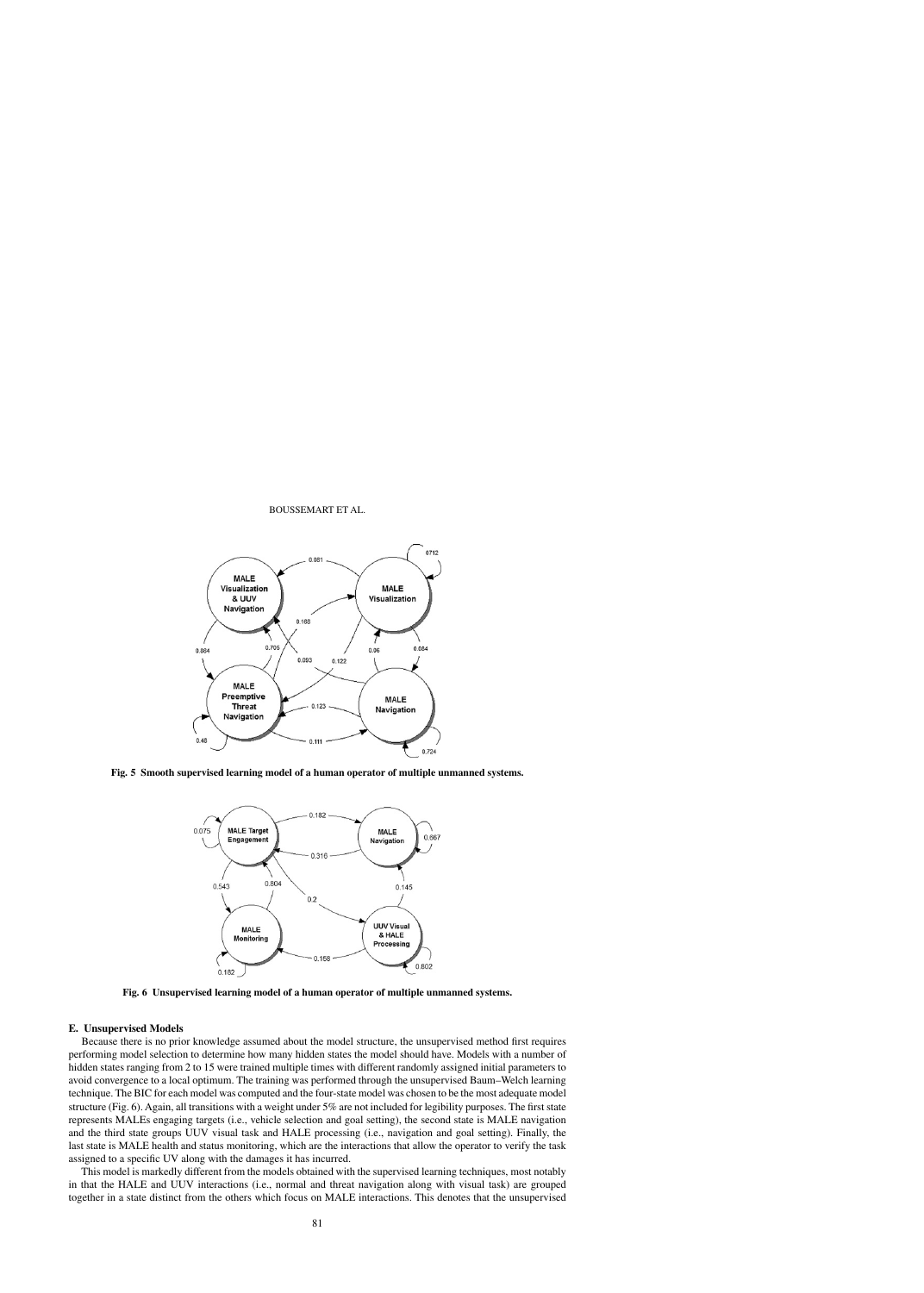

**Fig. 7 Model fit in terms of test set likelihood for the three different training techniques.**

model was able to recognize the much less frequent interactions with UUVs and HALEs as a distinct state and qualitatively different from that with the MALEs.

# **IV. Discussion and Model Comparisons**

Given the three different models, it is interesting to consider how fast the training converges to a stable set of parameters, and how good the data fit the models after the training process. Figure 7 shows the evolution of the three learning techniques over the course of 50 learning iterations.

As expected, the supervised algorithm converges in the first iteration and provides a constant performance baseline. The first few iterations of the smooth supervised algorithm, conversely, are quite poor. However, at the 25th iteration, the smooth supervised model surpasses the classic supervised model and plateaus at around the 30th iteration. The first few learning iterations of the unsupervised model behave very closely to the smooth supervised. After the 3rd iteration, however, while the smooth supervised model plateaus for the first time, the unsupervised algorithm log-likelihood continues to increase and converges at the 20th learning iteration. In terms of log-likelihood, the performance differences are clear in that the unsupervised learning method gives rise to a model that is more likely than both supervised methods. The smooth supervised model provides slightly superior posterior log-likelihoods than the classic supervised one.

Adopting a human-centric and cost-benefit point of view, it is interesting to compare how much human effort was required to generate the above-mentioned models. For both supervised methods, the cost of labeling the data was quite high, as our initial undertaking was to execute a cognitive task analysis of the single operator—multiple unmanned systems to define a likely set of behaviors. Cognitive task analyses are labor intensive and are somewhat subjective, so there is no guarantee that the outcome behaviors are correctly identified.

Moreover, these a priori-defined patterns then had to be tagged in all the sequences to construct the corpus of training and testing data. To avoid the known risks of human judgment bias [23] in the state definition process, an iterative approach was adopted in which multiple acceptable sets of state definitions were compared with the data. The set of definitions that provided the better explanation for the states was then chosen. It is important to note that expert knowledge of the task was required in all phases of this lengthy process. Thus, in addition to being extremely time intensive, it is recognized that expert labeling is a costly and sometimes subjective process that can unnecessarily constrain the resulting models to the types of behaviors seen as important by human experts<sup>5</sup>, which could ultimately be flawed.

The classic supervised algorithm was straightforward in execution and, by design, converged in a single iteration. In the case of the smooth supervised algorithm, however, we had to spend a considerable amount of effort tweaking the learning parameters and the different constants in the error distance function to achieve a reasonable convergence point. Unfortunately, due to the highly nonlinear features of the solution space, it was impossible to use standard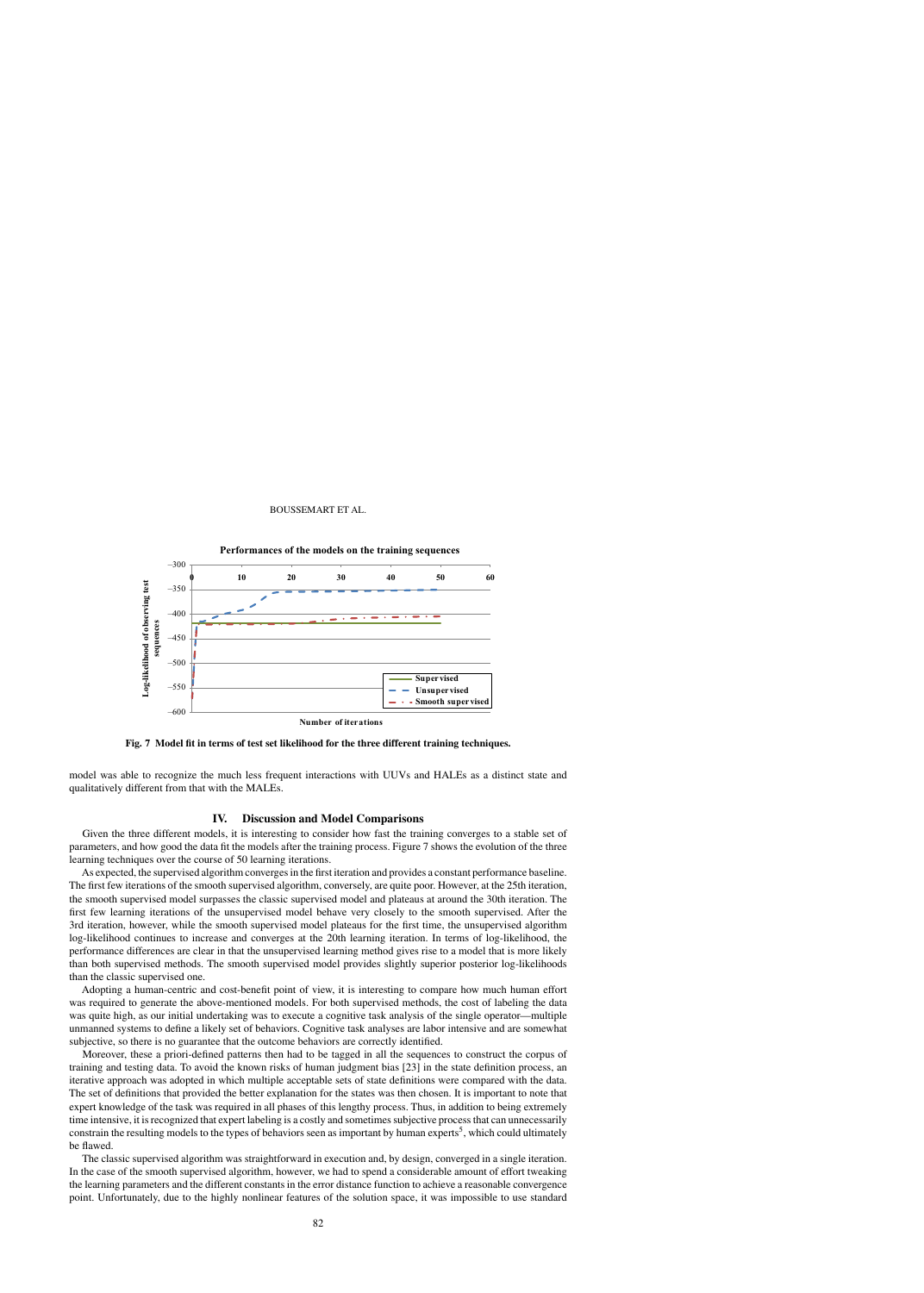| <b>Algorithm</b>    | Convergence speed | Performance   | Human effort required |
|---------------------|-------------------|---------------|-----------------------|
| Straight supervised | Best              | Worst         | <b>Better</b>         |
| Smooth supervised   | Worst             | <b>Better</b> | Worst                 |
| Unsupervised        | Better            | Best          | <b>Best</b>           |

**Table 2 Qualitative performance summary of the learning algorithms**

optimization algorithms such as grid-based exploration or sequential quadratic programming. Our approach then was to use a process similar to simulated annealing in which we initially chose a large number of random algorithm parameter values and focused the exploration around the most "promising" initial points, where the value of a given set of initial values was measured as the closeness between the expected and modeled distance in label-space. Finally, the Baum–Welch (unsupervised) method required some effort coding, but subsequently did not require human intervention to reach convergence.

Table 2 shows a qualitative summary of the arguments presented earlier. We suggest that even when experts are available to decide which operator states should be labeled, uncertainty and subjective judgment cannot be eliminated from the process. Furthermore, even with a defined state space of labels, it is not possible for an expert to look at the data and unambiguously assign labels to observable states. This is especially true for states with no clear ground truth. The possible bias introduced in the labeling process is detrimental to the fit, and therefore the predictive ability of the model obtained through supervised learning. Therefore, we submit that unsupervised methods should be preferred to the supervised technique in modeling human cognitive interactions with automated systems.

In addition to the quantitative metrics such as convergence speed and performance, it is interesting to analyze the models for the explanatory mechanism they can provide. For the supervised models, the results obtained are similar in that they emphasize the role of the MALEs and UUVs. Both supervised models, based on human-biased grammar, disregard a major part of the problem space: the existence of a third vehicle category (the HALEs). The unsupervised learning technique, on the contrary, segregated the HALE and UUV interactions in a separate state. The unsupervised technique also detected that there were very few marine targets, and thus the majority of the interactions with UUVs were spent in the visual task and not replanning. Such examples show the richness of the interpretation that can be obtained from analyzing a nonbiased model that is based on statistical properties of operator interactions. Such unsupervised approaches could actually be used to augment cognitive task analyses to provide more objective results in what is known to be a very subjective process.

These results, both quantitative (i.e., model likelihood) and qualitative (i.e., model interpretation), demonstrate that for the purpose of modeling HSC operator states, the use of supervised learning is likely inherently flawed. Not only did the supervised models yield poorer prediction rates, but also failed to capture important characteristics of operator behavior. The poor results could be blamed, quite rightly, to poor a priori labeling of the states, and that the results could have been very different with better labeling. While we agree, this again highlights the subjective nature of expert state labeling in the presence of uncertainty. In the specific context of HSC modeling, we argue that it is very difficult, if not impossible, to obtain a correct set of labels. Even using multiple experts to label in hopes of reducing the negative impact of imperfect labeling is not guaranteed to lead to better results [24].

While RESCHU is representative of a large class of HSC settings where an operator has to oversee and interact intermittently with highly automated external entities, our results do not necessarily generalize to significantly different situations. For example, our modeling efforts rely mostly on UI interaction data and thus our results may not be applicable in the subclass of HSC tasks that require monitoring for long periods of time with no system interaction (i.e., nuclear power plant supervision or air traffic control activities). However, the specificity of the interface may not be such a critical factor since the output of the grammatical parsing stays the same, regardless of interface layout. For example, moving a button around the interface would have no impact on the resulting interpretation in the grammar.

The nature of correct, or even close enough, labels is very domain specific, and when modeling high-risk systems such as those in command and control systems, we propose that the more conservative and objective unsupervised approach is superior. Application of supervised learning methods to domains with known ground truths and objective label identifications, even in non-HSC domains such as determining facial expressions [25] or melodic content [26] do not suffer from these limitations. However, our results demonstrate that the lack of known ground-truth to annotate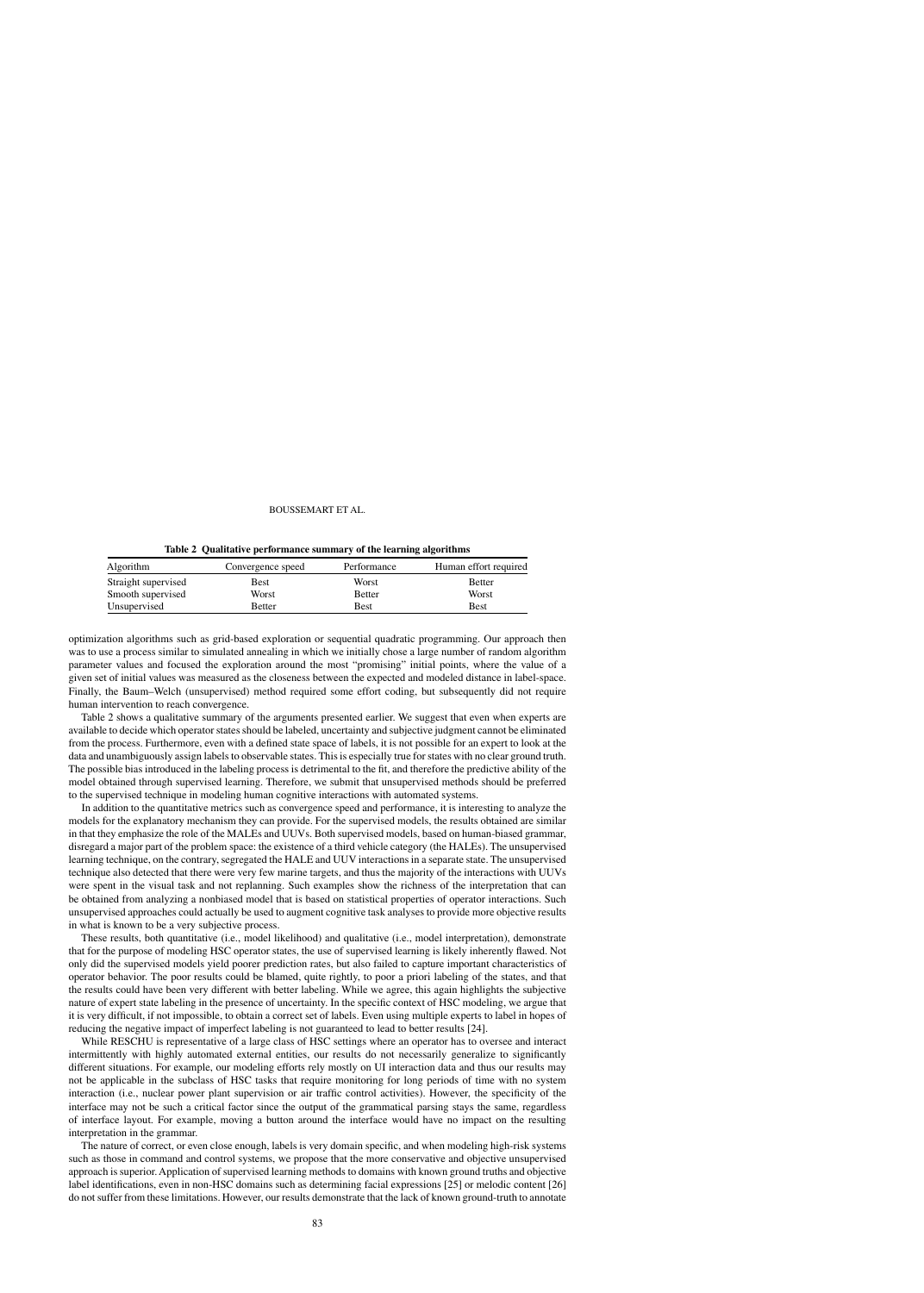operator cognitive states leads to poor models, and that unsupervised learning should be strongly considered for future work in similar HSC contexts where an operator has to intermittently interact with the system.

One other shortcoming of this work is that classical HMMs do not provide a way to explicitly deal with state durations. In classical HMMs, the probability of staying in a given state has to be geometrically distributed according to the state self-transition probability. Assuming such a state sojourn distribution may not be valid in all contexts, hidden semi-Markov models (HSMMs, also known as explicit duration HMMs) are built to address this specific issue. Because HSMMs incorporate timing information, they can predict not only the most likely future states but also when these future states are likely to occur. Such predictions are of great value in time-sensitive situations commonly found in HSC contexts where operational tempo is critical. Work is underway to address these temporal considerations in HSC models, and extend these results via HSMMs.

# **V. Conclusion**

In this paper, we compared models of HSC obtained through supervised and unsupervised learning. Our results, rooted in the domain of a single operator controlling multiple unmanned vehicles, suggest that not only do the supervised learning methods require significantly more human involvement both in terms of state labeling and parameter adjustments, they also tend to perform worse than the models obtained with unsupervised learning. The lack of accessible ground truth to label operator cognitive states and inherent human decision making biases in the labeling process hinders the application of supervised learning to operator HSC models. Although domain specific, we propose that operator modeling efforts could greatly benefit from using unsupervised learning techniques.

## **Acknowledgments**

This research was supported by Boeing Phantom Works.

#### **References**

- [1] Leveson, N. G., "Software Safety: Why, What, and How," *Computing Surveys*, Vol. 18, 1986, pp. 125–163.
- [2] Wayne, D. G., Bonnie, E. J., and Michael, E. A., "The Precis of Project Ernestine or an Overview of a Validation of GOMS," *Proceedings of the SIGCHI Conference on Human Factors in Computing Systems*, ACM, Monterey, CA, 1992.
- [3] Anderson, J. R., *Rules of the Mind*, Lawrence Erlbaum Associates, Hillsdale, NJ, 1993.
- [4] Hayashi, M. "Hidden Markov Models to Identify Pilot Instrument Scanning and Attention Patterns," *Proceedings of the IEEE International Conference on Man and Cybernetics*, 2003.
- [5] Hoey, J., "Value-Directed Human Behavior Analysis from Video Using Partially Observable Markov Decision Processes," *IEEE Transactions on Pattern Analysis and Machine Intelligence*, Vol. 29, 2007, pp. 1118–1132.
- [6] Boussemart, Y., and Cummings, M. L., "Behavioral Recognition and Prediction of an Operator Supervising Multiple Heterogeneous Unmanned Vehicles," *Proceedings of the Humans Operating Unmanned Systems*, *HUMOUS'08*, Brest, France, 2008.
- [7] Kahneman, D., and Tversky, A. "Prospect Theory: An Analysis of Decision under Risk," *Econometrica*, Vol. 47, 1979, pp. 263–292.
- [8] Tversky, A., and Kahneman, D., "Judgement Under Uncertainty: Heuristics and Biases," *Science*, Vol. 185, 1974, pp. 1124–1131.
- [9] Rabiner, L., and Juang, B., *An Introduction to Hidden Markov Models*, ASSP Magazine, IEEE [see also IEEE Signal Processing Magazine], Vol. 3, No. 1, 1986, pp. 4–16.
- [10] Hiroshi, M., "Supervised Learning of Hidden Markov Models for Sequence Discrimination," *Proceedings of the First Annual International Conference on Computational Molecular Biology*, ACM, Santa Fe, New Mexico, 1997.
- [11] Baum, L. W., and Petrie, T., "Statistical Inference for Probabilistic Functions of Finite State Markov Chains," *The Annals of Mathematical Statistics*, Vol. 37, No. 6, 1966, pp. 1554–1563.
- [12] Chien, J.-T., and Furui, S., "Predictive Hidden Markov Model Selection for Decision Tree State Tying," *Eurospeech 2003*, Geneva, 2003.
- [13] Zhang, Y., *Prediction of Financial Time Series with Hidden Markov Models*, School of Computer Science, Simon Fraser University, 2004.
- [14] Kil, D. H., and Shin, F. B., "Pattern Recognition and Prediction with Applications to Signal Characterization," AIP Series in Modern Acoustics and Signal Processing, AIP Press, Woodbury, NY, 1996, xvi, 418 p.